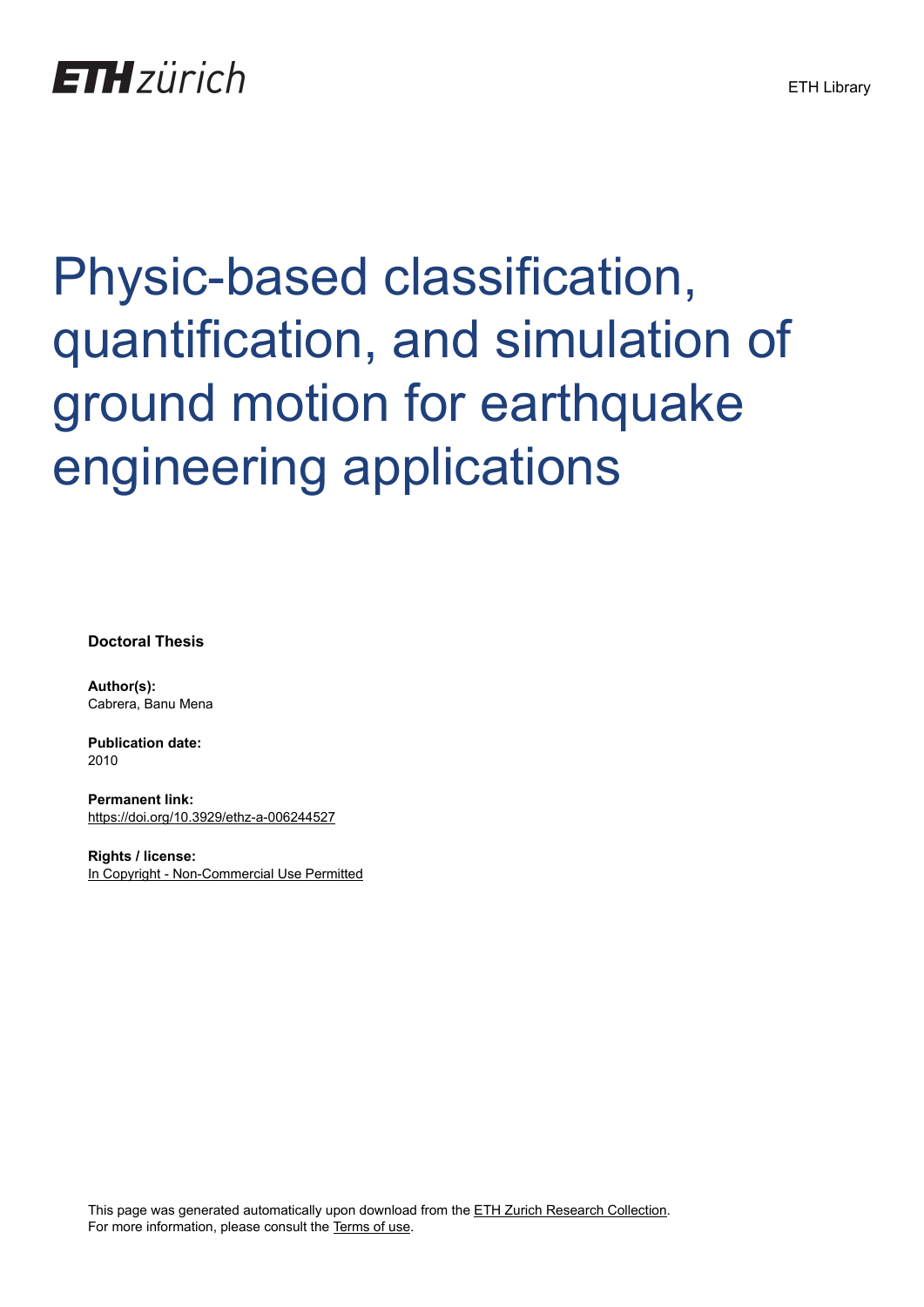## PHYSICS-BASED CLASSIFICATION, QUANTIFICATION, AND SIMULATION OF GROUND MOTION FOR EARTHQUAKE ENGINEERING APPLICATIONS

A dissertation submitted to ETH ZURICH

for the degree of DOCTOR OF SCIENCES presented by BANU MENA CABRERA

Master of Science in Earthquake Engineering Bogazici University, Istanbul, Turkey born July 3, 1979 citizen of Turkey

accepted on the recommendation of Prof. Dr. Domenico Giardini, examiner Assoc. Prof. Dr. P. Martin Mai, co-examiner Dr. Luis Dalguer, co-examiner Prof. Dr. Fabrice Cotton, co-examiner

2010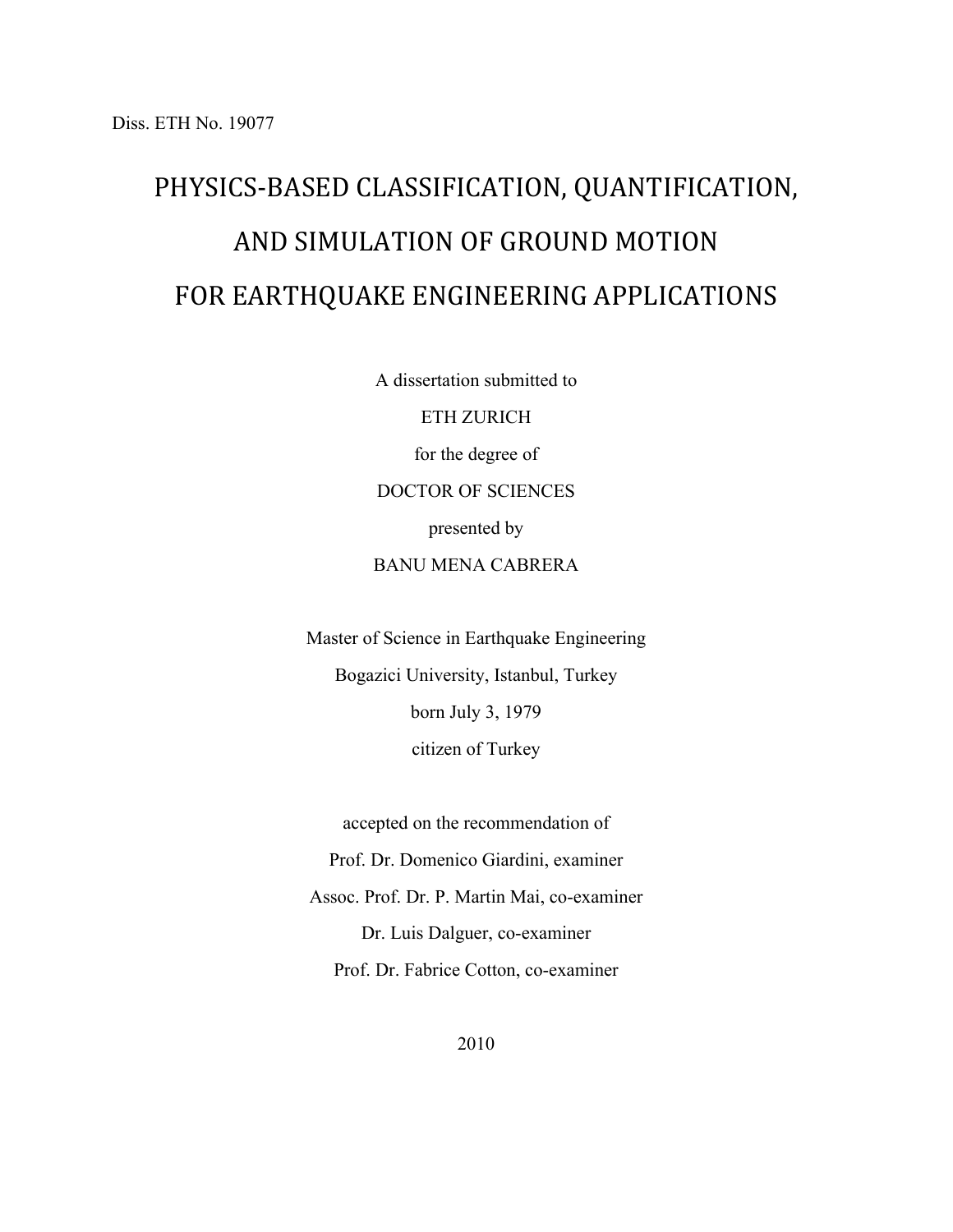## Zusammenfassung

Das primäre Augenmerk dieser Arbeit ist die Auswahl und Vorhersage von Bodenbewegungen zur seismischen Risikoanalyse anhand der zugrunde liegenden Physik. Die Auswahl und Quantifizierung erfolgt hierbei anhand von empirischen Datenbank. Das Ziel ist die Charakterisierung erwarteter Bodenbewegungswerte für zukünftige Erdbeben, sowie die Bereitstellung einer direkten Schnittstelle für Bauingenieure für die strukturelle und geotechnische Analyse.

Im ersten Teil konzentriere ich mich auf die Auswahl und Quantifizierung von starken Bodenbewegungen im Nahfeld anhand von empirischen Datenbank unter Berücksichtigung der Richtwirkung des Erdbebenherdes. In diesem Zusammenhang schlage ich einen automatischen Algorithmus vor, welcher mithilfe einer Spektrogrammanalyse starke Schwinggeschwindigkeitspulse aufgrund von Richtwirkungseffekten aufspüren und deren Eigenschaften quantifizieren kann. Zu diesen Eigenschaften gehören die Anzahl der Starkschwingungen sowie die dominante Periode des Pulses. Der Einfluss der Herdkomplexität auf die Generierung von starken Schwinggeschwindigkeitspulsen durch Richtwirkungseffekte in Bruchrichtung wurden ausführlich mit Hilfe von kinematischen Slipinversionen mehrerer Erdbeben untersucht. Wir bestimmen die Vorhersagbarkeit von Richtwirkungseffekten mit Hilfe des Satzes von Bayes anhand des Ortes, der Bruchrichtung, der Verwerfungsgeometrie, und der Slipheterogenität. Aus einer Regressionsanalyse werden Grössenbeziehungen für Richtwirkungseigenschaften abgeleitet.

Eines der Hauptanliegen dieser Arbeit is die Entwicklung einer verbesserten hybriden Breitbandbodenbewegungssimluationsmethode im Frequenzbereich von 0,1 – 10 Hz, der für Ingenieuranwendungen von Interesse ist. Besonderes Augenmerk liegt bei der Einbeziehung der Herdphysik durch die Benutzung von volldynamischen oder dynamisch-kompatiblen kinematischen Bruchmodellen, sowie der Einbeziehung von hochfrequenten Streueffekten aufgrund der Wellenausbreitung. In diesem Zusammenhang werden stärkste Bodenbewegungen anhand von Szenarioerdbeben in seismisch hochaktiven Regionen produziert. Diese zielen darauf ab, physikalische Simluationsalgorithmen zu entwickeln die gleichzeitig von praktischer Anwendbarkeit im Ingenieurwesen sind. Standardverfahren zur Simluation der Bodenbewegung basieren auf der Theorie der willkürlichen Schwingungen und benutzen üblicherweise stark vereinfachte Herdcharakterisierungen in Verbindung mit inkohärenter Stapelung von Teilherdelementen. Die vorgeschlagene Simulationsmethode liefert realistische Seismogramme nahe des Herdes durch Kombination der Effekte von dynamischer Bruchausbreitung und Streuung im Nahbereich um den Herd. Es wird somit eine innovative Methode zur Vorhersage von Bodenbewegungen für Anwendungen im Ingenieurwesen entwickelt. Ich berechnete Breitbandseismogramme im Nahfeld indem niederfrequente synthetische Berechnungen mit finiten Differenzen in einem dreidimensionalen Geschwindigkeitsmodell mit ortsspezifischen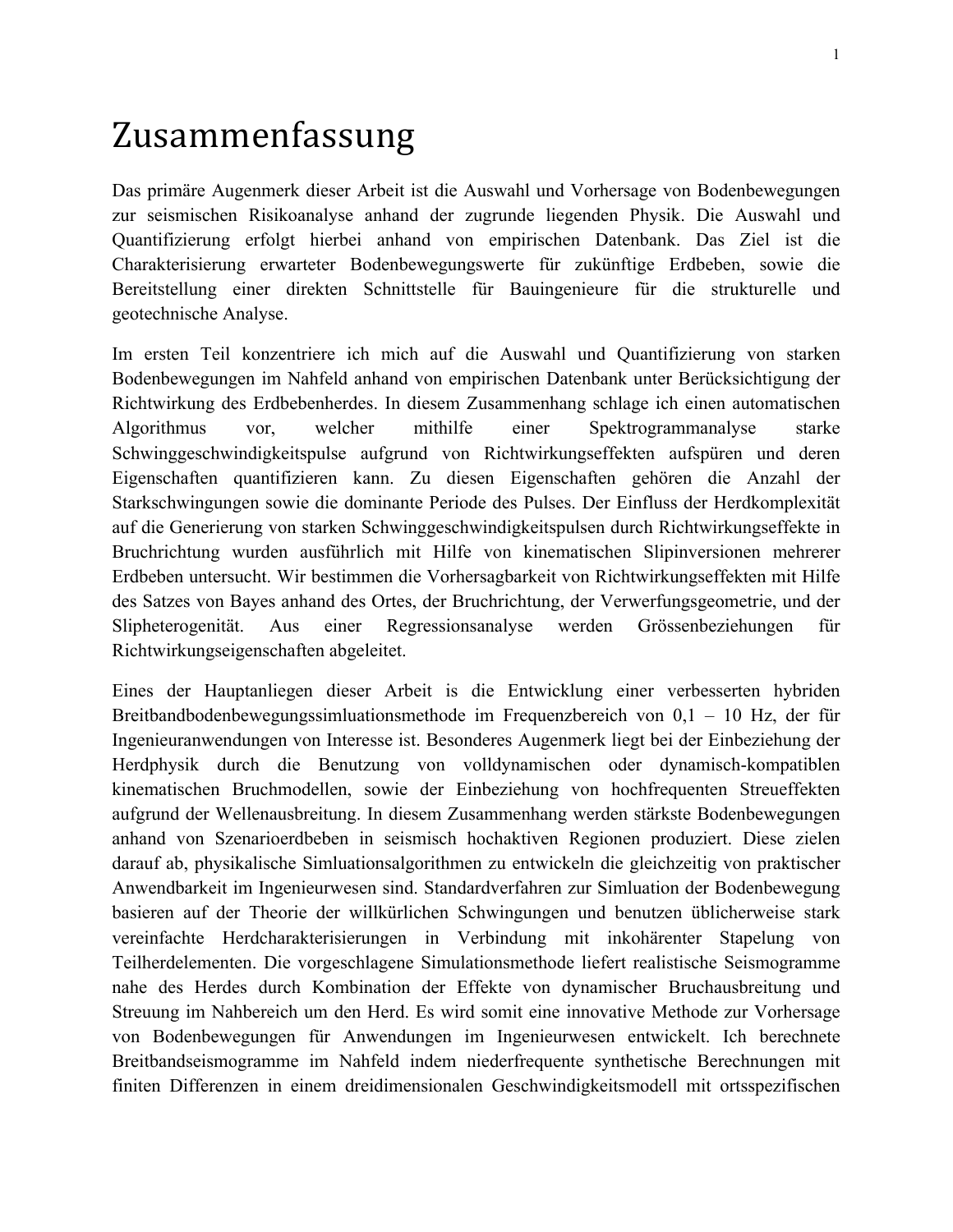Greenschen Funktionen für zufallsverteilte, isotrope Medien kombiniert werden. Dieser neue Simulationsalgorithmus verbessert Hochfrequenzseismogramme indem Streueffekte in der Erdkruste berücksichtigt werden. Letztere sind der Hauptgrund für den Verlust der Kohärenz bei hohen Frequenzen und für die Entstehung seismischer Koda. Der neue Hochfrequenzalgorithmus bedarf eines geringen Rechenaufwandes und erlaubt die effiziente Berechnung von Bodenbewegungenseigenschaften von Interesse für Ingenieuranwendungen.

Ausserdem arbeitete ich an der Verbesserung des pseudo-dynamischen Ansatzes als Alternative zu volldynamischen Bruchmodellen. Ich erstellte einen dynamischen Datensatz bei Benutzung von bestehenden dynamischen Bruchmodellen sowie von neuen dynamischen Simlulationen. Ich analysierte die statistischen Eigenschaften dieser dynamischen Modelle und entwickelte neue pseudo-dynamische Beziehungen zur Vorhersage von kinematischen Herdparametern und zur Erstellung von dynamisch konsistenten kinematischen Bruchmodellen. Die Beziehungen zwischen kinematischen und dynamischen Herdparametern sind Vereinfachungen der wahren Komplexität der Bruchphysik, beinhalten jedoch wichtige physikalische Kenndaten. Mit Hilfe der neuen pseudo-dynamischen Beziehungen führte ich Plausibilitätstests für eine Reihe von aufgezeichneten Erdbeben durch. Die Implementierung dieser neuen und verbesserten pseudodynamischen Herdcharakterisierung in bestehende Simulationsprogramme erlaubt die verbesserte Berechnung von realistischeren Bodenbewegungen anhand der zugrunde liegenden Physik mit geringem Rechenaufwand.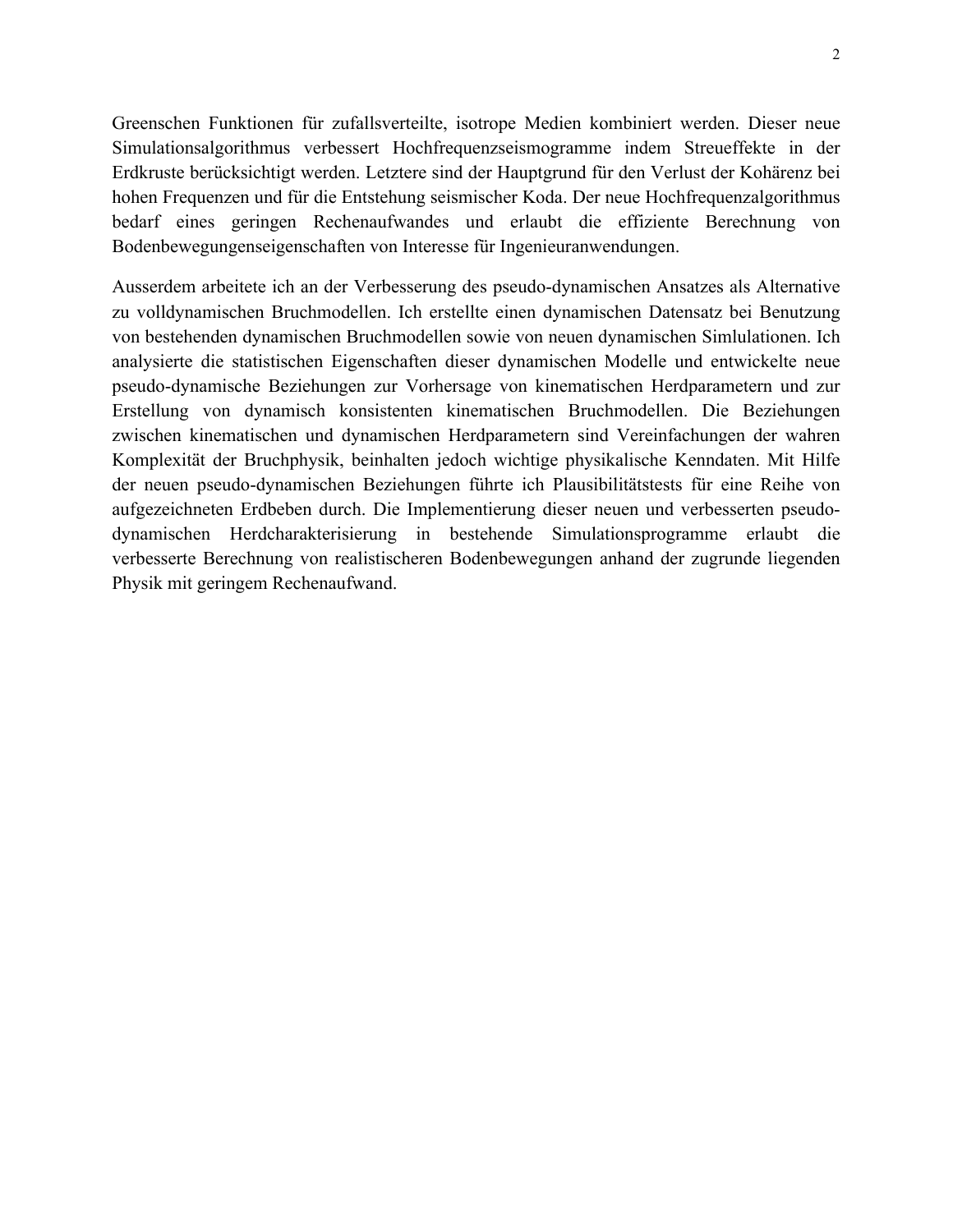## Abstract

The primary focus of this thesis is physics based ground motion selection and prediction for use in seismic hazard analysis in terms of selecting and quantifying ground motions from empirical databases; characterizing expected ground motion levels in future earthquakes, as well as directly interfacing with earthquake engineers for structural and geotechnical analysis.

I first focused on selection and quantification of near field strong ground motions from empirical databases according to source directivity. In this context, automated algorithms which detect records containing strong velocity pulses due to source directivity effects are proposed using a spectrogram analysis. The properties of velocity pulses such as number of cycles, the period of the pulses and their frequency content are quantified. The effects of source complexities on generation of strong velocity pulses due to forward directivity effects have been extensively investigated using kinematic slip inversions of several earthquakes. We determined the predictability of forward or backward directivity effects using a Bayes theorem, based on the site location, the direction of propagation, fault geometry, and slip heterogeneity. Scaling relations are proposed for the directivity properties as a result of regression analysis.

One of the main concerns of this thesis work has been developing an improved hybrid broadband ground motion simulation methodology over a frequency range of engineering interest (0.1-10 Hz), with particular emphasis on including source physics either by using full dynamic or dynamically compatible kinematic rupture models and including high frequency scattering due to wave propagation. In this perspective, most severe ground motions are produced due to scenario earthquakes in highly seismic regions, aiming at developing physical yet practical simulation algorithms allowing the methodologies to be used for engineering applications. Standard ground motion simulation approaches used in earthquake engineering are based on random vibration theory and usually apply strongly simplified earthquake source characterizations coupled with incoherent summation of elementary sub-sources. In the proposed simulation method, realistic simulations of near source seismograms are obtained, combining the effects of dynamic rupture propagation and near source scattering to develop an innovative method for ground motion prediction in favor of earthquake engineering applications. I calculated near-source broadband seismograms by combining low-frequency finite difference synthetics computed in a 3D velocity model and site-specific scattering Green's functions for random, isotropic scattering media. In this new simulation algorithm, the high-frequency seismograms are improved by incorporating the physics of seismic wave scattering in the stochastic nature due to small scale heterogeneities in the Earth crust, which is the main cause of loss of coherency in the high-frequency band, and for seismic coda generation. The new high frequency simulation algorithm is computationally inexpensive and efficiently produces ground motion properties of engineering interest.